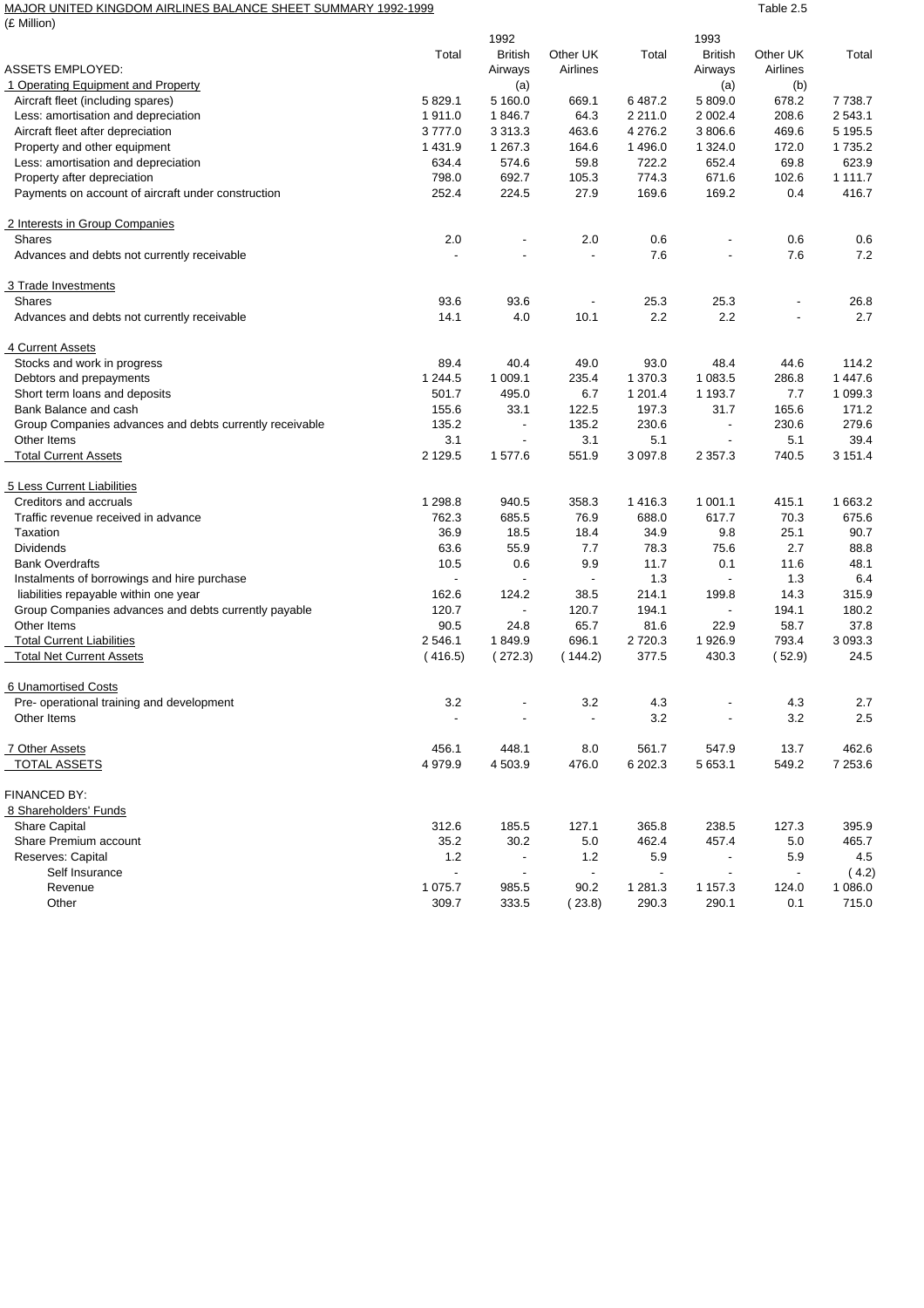Table 2.5 cont

| 1994                    |                |                      | 1995                                                 |                   |                       | 1996                     |                   |                | 1997              |                                   |
|-------------------------|----------------|----------------------|------------------------------------------------------|-------------------|-----------------------|--------------------------|-------------------|----------------|-------------------|-----------------------------------|
| <b>British</b>          | Other UK       | Total                | <b>British</b>                                       | Other UK          | Total                 | <b>British</b>           | Other UK          | Total          | <b>British</b>    | Other UK                          |
| Airways                 | Airlines       |                      | Airways                                              | Airlines          |                       | Airways                  | Airlines          |                | Airways           | Airlines                          |
| (a)                     |                |                      | (a)                                                  | (c)               |                       | (a)                      |                   |                | (a)               | (d)(e)                            |
| 7 0 8 4.4               | 654.2          | 8 2 8 8.2            | 7 505.2                                              | 782.9             | 9 2 2 0.0             | 8 3 0 4.5                | 915.6             | 10 851.8       | 9610.8            | 1 241.0                           |
| 2 3 0 6.0               | 237.1          | 2897.1               | 2563.1                                               | 334.0             | 3 162.3               | 2817.6                   | 344.8             | 3585.9         | 3 147.9           | 438.0                             |
| 4778.4                  | 417.1          | 5 3 9 1 . 1          | 4 9 4 2.1                                            | 448.9             | 6 0 57.7              | 5486.9                   | 570.8             | 7 2 6 5.8      | 6462.9            | 802.9                             |
| 1552.8                  | 182.4          | 1 908.0              | 1702.4                                               | 205.6             | 2 173.9               | 1 907.7                  | 266.2             | 2 3 4 4.8      | 2 0 36.3          | 308.6                             |
| 545.1                   | 78.8           | 695.9                | 602.9                                                | 93.0              | 783.6                 | 656.9                    | 126.7             | 749.7          | 596.0             | 153.7                             |
| 1 007.7                 | 104.0          | 1 2 1 2.5            | 1 099.5                                              | 113.0             | 1 390.3               | 1 250.8                  | 139.5             | 1 595.1        | 1 440.2           | 154.9                             |
| 376.9                   | 39.9           | 861.3                | 783.8                                                | 77.5              | 907.3                 | 850.7                    | 56.6              | 825.5          | 763.2             | 62.4                              |
|                         | 0.6            |                      |                                                      |                   | 7.1                   |                          | 7.1               | 6.9            |                   | 6.9                               |
|                         | 7.2            | 0.7<br>46.5          |                                                      | 0.7<br>18.8       | 61.4                  |                          | 61.4              | 63.0           |                   | 63.0                              |
|                         |                |                      |                                                      |                   |                       |                          |                   |                |                   |                                   |
| 26.8                    |                | 31.2                 | 31.2                                                 | $\sim$            | 285.0                 | 285.0                    |                   | 65.4           | 64.9              | 0.5                               |
| 2.3                     | 0.3            | 15.4                 | 2.7                                                  | 0.4               | 13.0                  | 2.4                      | 10.6              | 11.8           | 2.3               | 9.5                               |
|                         |                |                      |                                                      |                   |                       |                          |                   |                |                   |                                   |
| 69.9                    | 44.4           | 153.7                | 104.3                                                | 49.4              | 130.7                 | 77.7                     | 53.0              | 129.3          | 75.1<br>1 4 3 2.2 | 54.2                              |
| 1 181.8                 | 265.8          | 1698.8               | 1 374.0                                              | 324.8             | 1775.5                | 1411.9                   | 363.7             | 1838.4         |                   | 406.2                             |
| 1 0 9 9.2<br>64.4       | 0.2            | 1 1 6 0.3            | 1 1 5 8.4                                            | 1.9               | 600.5                 | 598.0<br>76.2            | 2.5               | 706.0          | 688.7<br>49.6     | 17.2                              |
|                         | 106.8<br>279.6 | 322.3<br>321.6       | 47.8                                                 | 274.4<br>321.6    | 304.1<br>424.8        | 1.1                      | 227.9<br>423.7    | 371.2<br>819.0 | $\blacksquare$    | 321.6                             |
| $\sim$<br>$\sim$        | 39.4           | 15.5                 | $\overline{\phantom{a}}$<br>$\overline{\phantom{a}}$ | 15.5              | 26.8                  | $\sim$                   | 26.8              | 23.5           | $\blacksquare$    | 819.0<br>23.5                     |
| 2 4 1 5 . 3             | 736.1          | 3672.2               | 2684.6                                               | 987.7             | 3 2 6 2.5             | 2 1 64.9                 | 1 0 9 7 .6        | 3 887.4        | 2 2 4 5 . 6       | 1641.7                            |
|                         |                |                      |                                                      |                   |                       |                          |                   |                |                   |                                   |
| 1 2 2 7 . 7             | 435.5          | 2 0 3 6.1            | 1 502.9                                              | 533.2             | 2 0 9 4 .0            | 1499.6                   | 594.3             | 2 180.0        | 1512.1            | 667.9                             |
| 604.2                   | 71.4           | 761.9                | 665.4                                                | 96.5              | 905.8                 | 790.4                    | 115.4             | 821.9          | 671.3             | 150.6                             |
| 80.6                    | 10.1           | 215.2                | 193.7                                                | 21.5              | 204.3                 | 177.5                    | 26.9              | 142.8          | 125.1             | 17.7                              |
| 85.1                    | 3.8            | 101.6                | 94.3                                                 | 7.3               | 121.2                 | 108.3                    | 12.9              | 203.9          | 124.0             | 79.9                              |
| 24.7                    | 23.4           | 29.2                 | 14.7                                                 | 14.5              | 25.2                  | 13.9                     | 11.3              | 40.5           | 17.1              | 23.4                              |
|                         | 6.4            | 9.1                  | $\sim$ $-$                                           | 9.1               |                       |                          |                   |                |                   |                                   |
| 293.0                   | 22.9           | 352.3                | 345.0                                                | 7.3               | 599.7                 | 555.0                    | 44.7              | 414.3          | 356.0             | 58.2                              |
| $\sim$                  | 180.2          | 282.1                | $\overline{\phantom{a}}$                             | 282.1             | 171.8                 | $\overline{\phantom{a}}$ | 171.8             | 520.9          | $\sim$            | 520.9                             |
| $3.5\,$                 | 34.3           | 46.6                 | $\overline{\phantom{a}}$                             | 46.6              | 45.2                  | 16.9                     | 28.3              | 33.5           | 15.1              | 18.4                              |
| 2 3 1 8.8               | 774.5          | 3841.4               | 2823.5                                               | 1 0 1 7 . 9       | 4 167.2               | 3 161.6                  | 1 005.5           | 4 3 5 7.7      | 2 8 2 0.7         | 1 537.0                           |
| 96.5                    | (72.1)         | (169.2)              | (138.9)                                              | (30.2)            | (904.7)               | (996.7)                  | 92.1              | (470.3)        | (575.1)           | 104.7                             |
|                         | 2.7            | 3.3                  |                                                      | 3.3               | 6.7                   |                          | 6.7               | 7.6            |                   | 7.6                               |
|                         | 2.5            | 1.4                  |                                                      | 1.4               | 0.6                   |                          | 0.6               |                |                   |                                   |
| 441.9                   | 20.7           | 528.8                | 497.5                                                | 31.3              | 428.5                 | 397.2                    | 31.3              | 338.6          | 320.9             | 17.7                              |
| 6730.5                  | 523.1          | 7883.0               | 7 217.9                                              | 665.1             | 8 2 5 3 . 1           | 7 276.5                  | 976.6             | 9709.5         | 8 4 7 9 . 3       | 1 2 3 0.3                         |
|                         |                |                      |                                                      |                   |                       |                          |                   |                |                   |                                   |
| 238.9                   | 156.9          | 417.7                | 240.1                                                | 177.6             | 430.2                 | 250.6                    | 179.6             | 444.6          | 259.7             | 184.9                             |
| 460.5                   | 5.2            | 487.1                | 470.8                                                | 16.4              | 579.3                 | 565.0                    | 14.4              | 670.5          | 650.1             | 20.5                              |
| $\sim$ $\sim$           | 4.5            | 4.1                  | $\sim 100$                                           | 4.1<br>$\sim$ $-$ | 4.6                   | $\sim$                   | 4.6<br>$\sim$ $-$ | 3.1            | $\sim$ $-$        | 3.1                               |
| $\sim$ $-$<br>1 0 2 9.9 | (4.2)<br>56.0  | $\sim 100$<br>1524.1 | $\sim$ $-$<br>1413.4                                 | 110.8             | $\sim 100$<br>2 000.4 | $\sim$<br>1759.5         | 240.8             | 2 2 1 3 . 6    | 2 001.2           | $\overline{\phantom{a}}$<br>212.4 |
| 675.9                   | 39.1           | 720.3                | 682.6                                                | 37.7              | 667.2                 | 634.6                    | 32.6              | 592.2          | 560.1             | 32.1                              |